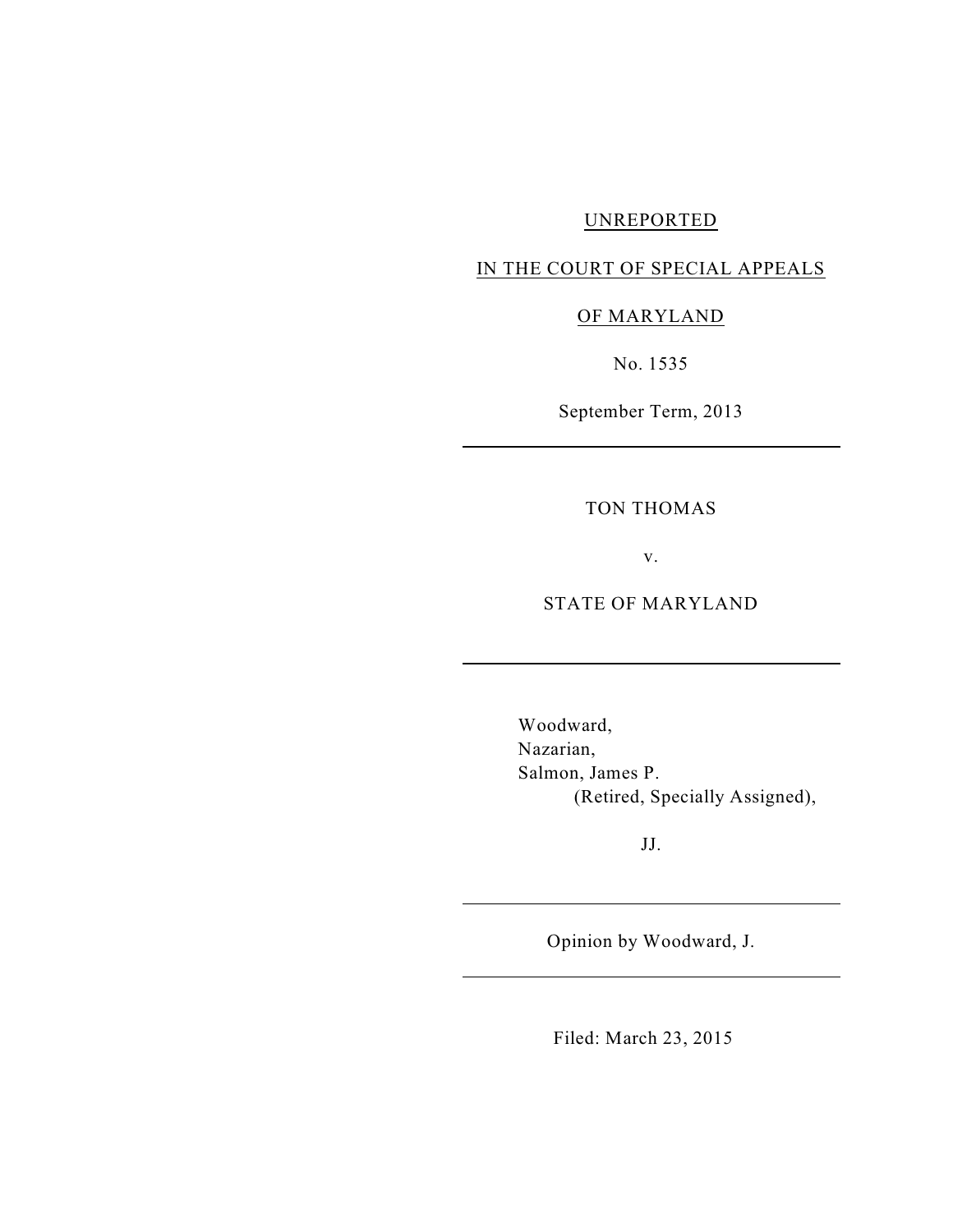Appellant, Ton Thomas, was convicted in the Circuit Court for Baltimore City of one count of conspiracy to write, sign or possess a counterfeit liquor license; three counts of continuing scheme to steal goods valued over \$500, two counts of writing fraudulent checks, and one count of conspiracy to commit a continuing scheme to steal goods valued over \$500. Appellant was sentenced to eight years' incarceration for conspiracy to write, sign or possess a counterfeit liquor license, and to fifteen years' incarceration to be served consecutively for theft of goods valued over \$500. The remaining sentences, a combination of consecutive and concurrent ten-yearsentences, were suspended in favor of five years of supervised probation.

This case originally involved two indictments, the first containing twenty-five counts involving multiple victims, the second containing seven counts. Prior to trial, appellant moved to sever the two indictments and also to sever the twenty-five count indictment by victim. The court granted the motion to sever the two indictments, but denied appellant the opportunity to sever the twenty-five count indictment into separate cases by victim.

Appellant presents two questions for our review, which we have re-cast:<sup>1</sup>

1. Did the trial court err in denying the motion to sever?

- 1. Did the trial court err in denying the motion to sever?
- 2. Did the trial court err in allowing more than one conviction for conspiracy and/or in failing to merge the conviction and/or sentence for count 2 of the indictment (conspiracy to write, sign, possess a counterfeit liquor license) into the conviction and/or sentence for count 21 (conspiracy to commit theft scheme of victim Winner Distributing)?

 ${}^{1}$ Appellant presented the following questions: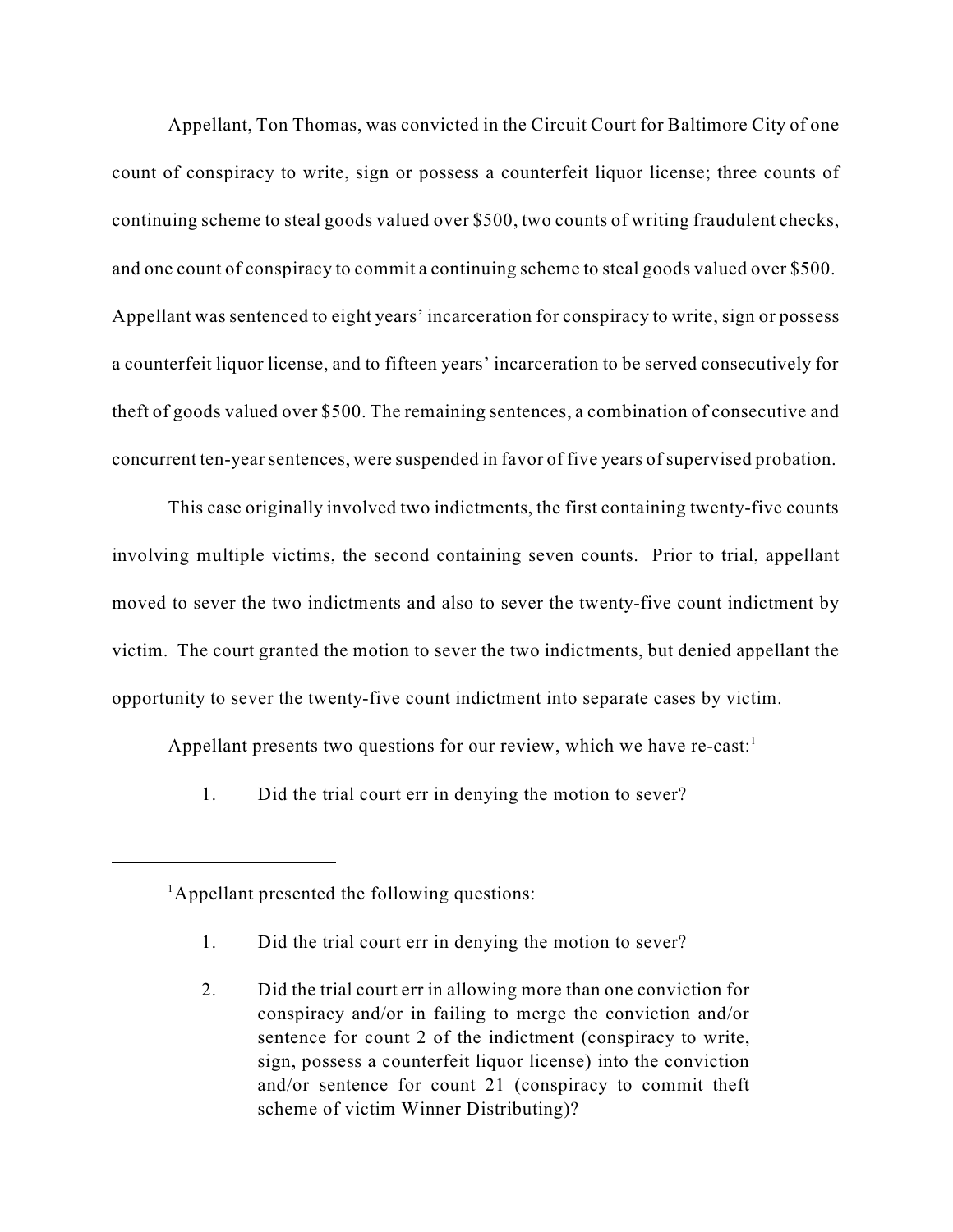2. Did the trial court err in sentencing appellant on two different counts of conspiracy?

For the reasons below, we shall affirm.

#### **BACKGROUND**

This case involves a theft scheme perpetrated by appellant in which he utilized a counterfeit liquor license and a counterfeit sales and use tax certificate to purchase quantities of liquor from distributors Reliable Churchill, Frederick P. Winner, Winner Distributing (a separate entity), and Republic National. These purchases were then paid for by using bad checks. In addition, appellant used bad checks to pay for orders from Sysco Foods. In each case, appellant set up new accounts with the victim businesses and faxed to them the counterfeit liquor license and counterfeit sales and use tax certificate. Each account listed the delivery address as 1701 West Baltimore Street, the business as T&J Lounge and Liquor, LLC, and the telephone number of 443-813-4273. The only exception to this account information was that Sysco Foods had the account under "New World Ministries" rather than T&J Lounge and Liquor, LLC. Each of the five victim companies received checks written from Ton and Dora Auto Sales, LLC, which were not honored for various reasons.

Detective David Greene of the Baltimore City Police Department conducted an investigation that led to appellant, his brother, Gilbert, and his step-son, Alvin Henry. Police initiated a sting operation in connection with a delivery from Reliable Churchill. In combination with the sting, police served a search and seizure warrant on 1701 West Baltimore Street where six or seven people were awaiting the delivery from Reliable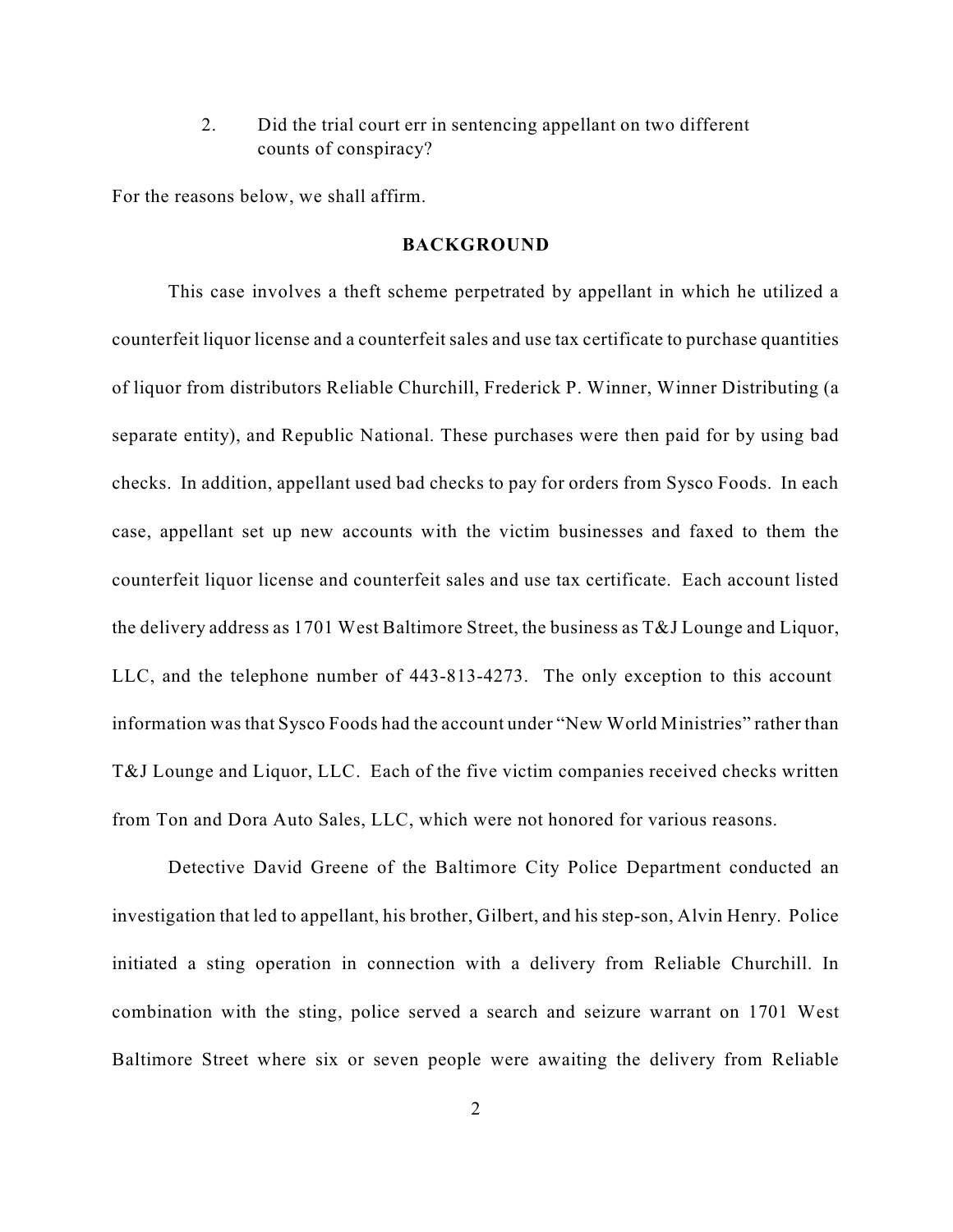Churchill, including appellant, Gilbert, and Obo Ovienriakhi. A search warrant was also executed on appellant'sresidence. There police recovered computers, printers, blank checks, and digital cameras. Jerome Wiggs, a driver for Reliable Churchill, identified appellant in court as someone he had dealt with in making deliveries to 1701 West Baltimore Street.

Appellant was found to have stolen, via a theft scheme, \$73,020.57 from the victim companies. Appellant provided a written *Mirandized* <sup>2</sup> statement to police in which he admitted creating bad checks exchange for food and alcohol. He also admitted to creating a counterfeit liquor license.

Additional facts will be presented as necessary for the discussion of the particular issues presented.

#### **DISCUSSION**

### **I.**

Appellant first contends that the trial court erred when it did not sever the twenty-five count indictment by victim. Specifically, he asserts that under *McKnight v. State*, 280 Md. 604, 609-10 (1977), because there were multiple victims of separate crimes of a similar nature, a jury might infer a criminal disposition to appellant, causing prejudice. The State responds that the court did not err in refusing to sever the cases by victim. Relying on the two-part test announced in *Conyers v. State*, 345 Md. 525, 553 (1997), the State asserts that

*Miranda v. Arizona*, 384 U.S. 436 (1966). 2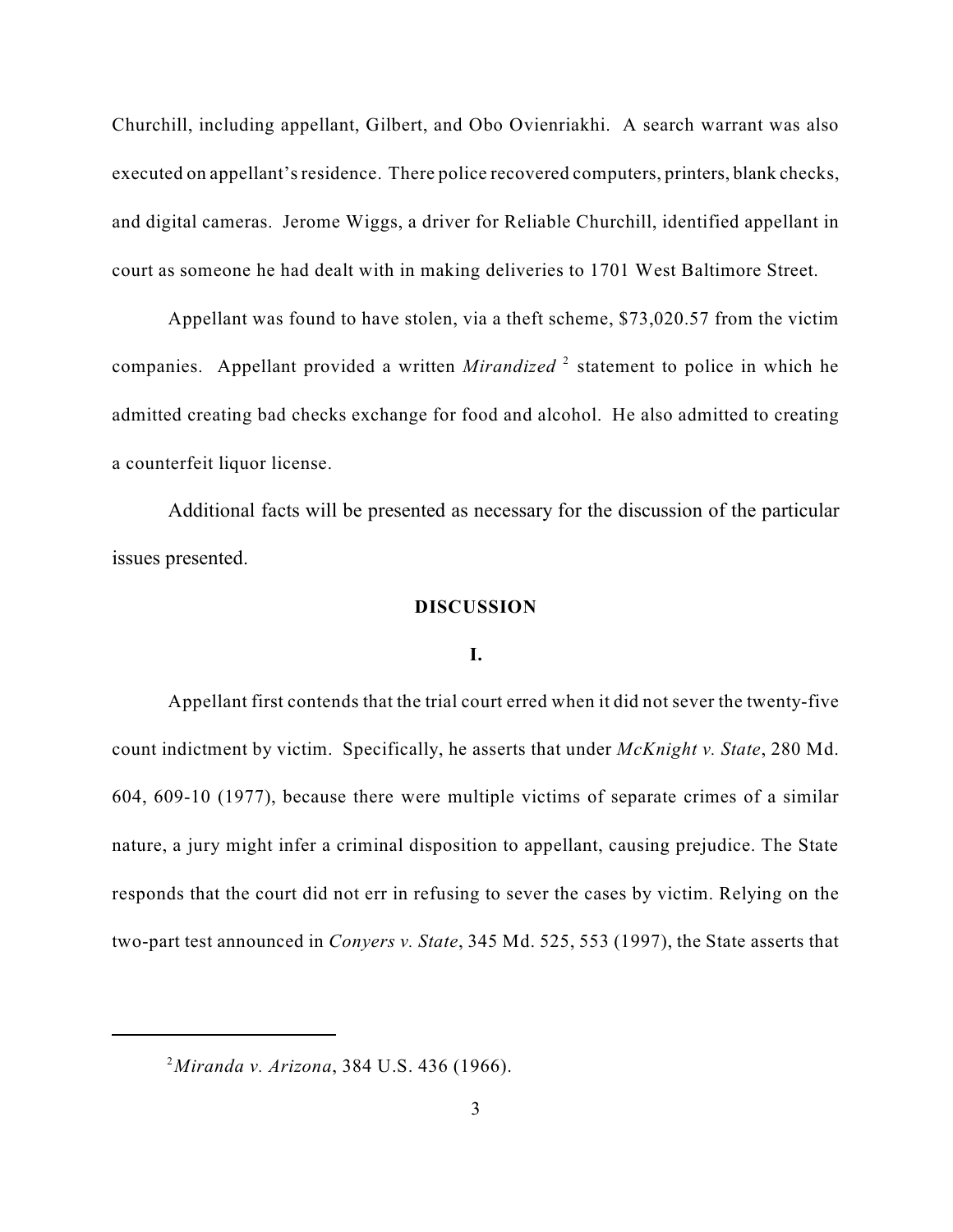the evidence in each case was mutually admissible and joinder was supported a judicial economy, thus permitting joinder.

After taking evidence and hearing argument on appellant's motion to sever, the court

ruled:

The *McKnight* [*v*.] *State* case 280 Md. 604 is a landmark case and it is a case that – Defense counsel makes a very persuasive argument; however, I do not believe that the precise holding in *McKnight* fits into the alleged flow of evidence that would proceed in this case. In part and at page 612 of *McKnight* which involved four robbery charges, and I quote 'in the record before us we conclude that the evidence offered to prove defendant's guilt on each of the four robbery charges would not have been mutually admissible against him had he been prosecuted in separate trials.'

Based on the proffer and representation of the [Prosecutor], I believe that evidence of this scheme would be admissible.

Now turning to page 613 of *McKnight* is a quotation from a book on evidence which I think is the best. And I quote, 'the signature exception has been described in this manner in see *McCormick* evidence, Section 190 at 449, Second Edition, 1972. To prove other like crimes by the accused so merely identical in method as to earmark them as the handy work of the accused. Here much more is demanded than the mere repeated commission of crimes of the same class such as repeated burglaries or theft. The device used must be so unusual and distinctive as to be like a signature, based on the representation.'

Based on the representation here there seems to be a common pattern here. Therefore, I am denying the motion in part, but granting it by separating the two indictments.

Maryland Rule 4-253(c) governs issues of prejudicial joinder and provides:

(c) **Prejudicial joinder.** If it appears that any party will be prejudiced by the joinder for trial of counts, charging documents, or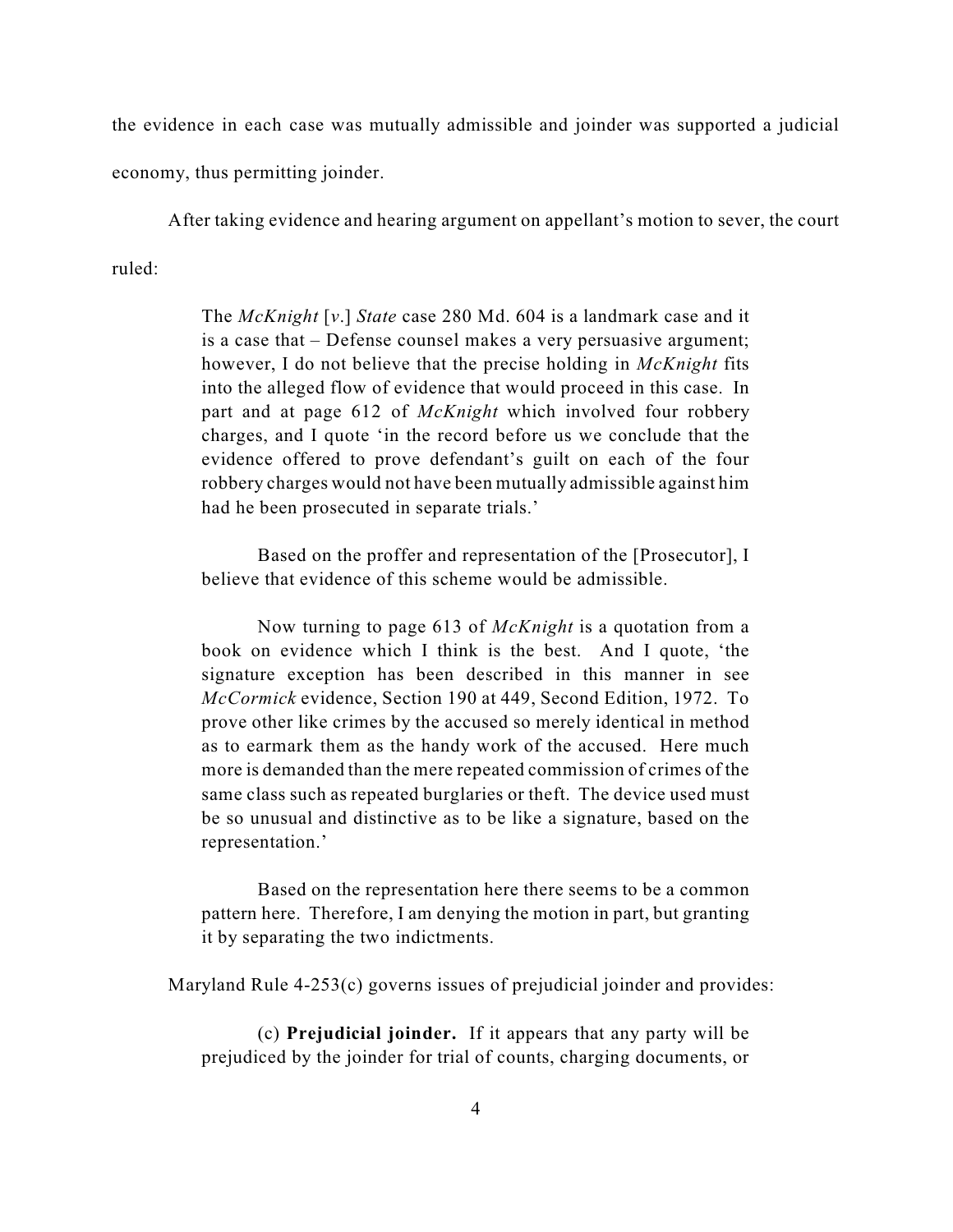defendants, the court may, on its own initiative or on motion of any party, order separate trials of counts, charging documents, or defendants, or grant any other relief as justice requires.

The Court of Appeals has set forth a two-part test to examine jury trial joinder issues:<sup>3</sup>

(1) is evidence concerning the offenses or defendants mutually admissible; and (2) does the interest in judicial economy outweigh any other arguments favoring severance? If the answer to both questions is yes, then joinder of offenses or defendants is appropriate. In order to resolve question number one, a court must apply the first step of the "other crimes" analysis announced in [*State v*.] *Faulkner*[, 314 Md. 630 (1989)]. If question number one is answered in the negative, then there is no need to address question number two....

*Lee v. State*, 186 Md. App. 631, 670-71 (2009) (citation omitted), *rev'd on other grounds*, 418 Md. 136 (2011). If the evidence is held to be mutually admissible, then the circuit court exercises discretion to join or sever the charges, and its decision will be disturbed only where it has abused its discretion. *Id.* at 671. "The admissibility of other crimes or bad acts evidence, other than for impeachment purposes, is governed by longstanding evidentiary principles that are currently embodied in Md. Rule 5-404(b)." *Streater v. State*, 352 Md. 800, 806 (1999). Maryland Rule 5-404 provides:

 $3$ Maryland Rule 4-203(a) governs the joinder of offenses and states:

<sup>(</sup>a) **Multiple offenses.** Two or more offenses, whether felonies or misdemeanors or any combination thereof, may be charged in separate counts of the same charging document if the offenses charged are of the same or similar character or are based on the same act or transaction or on two or more acts or transactions connected together or constituting parts of a common scheme or plan.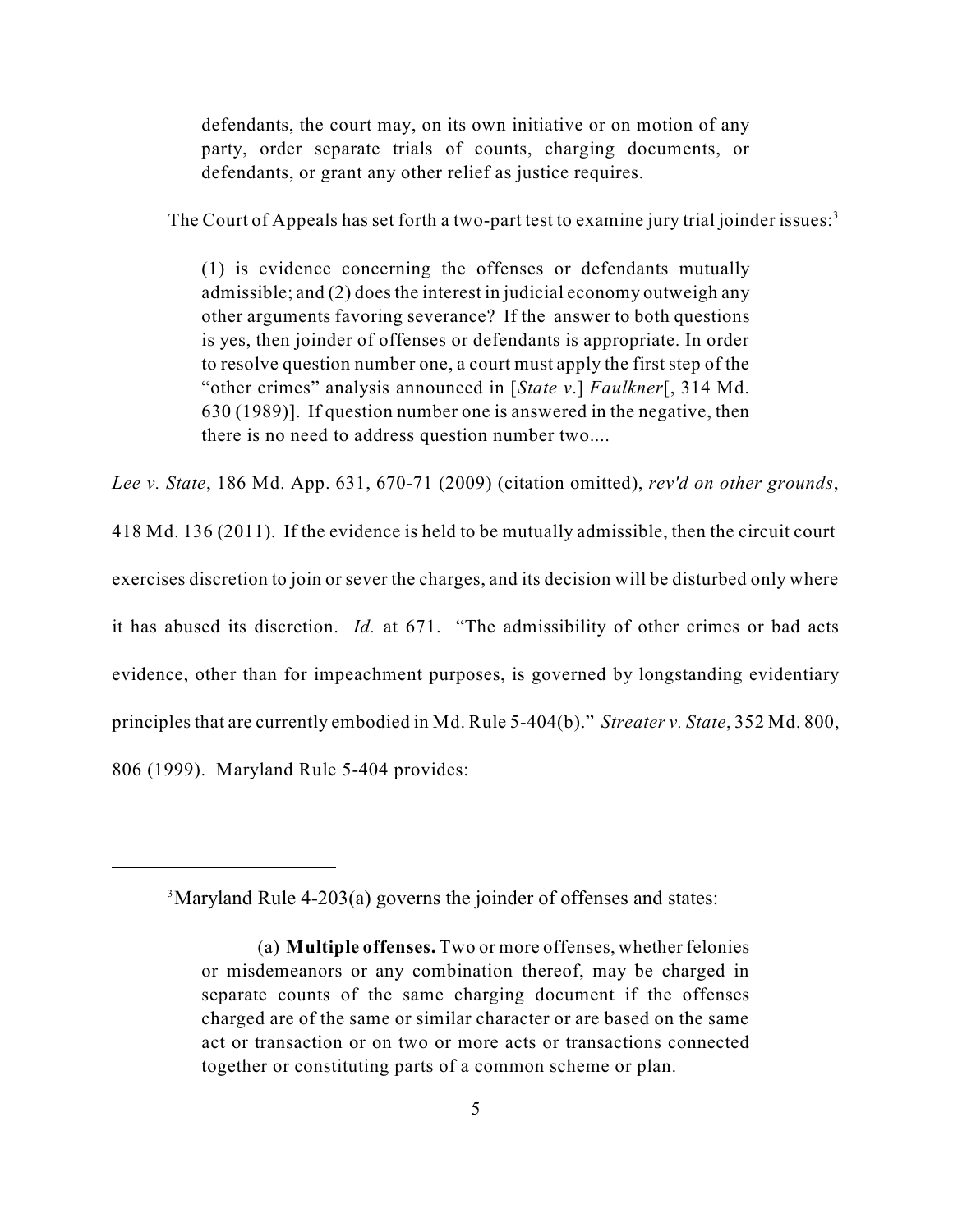(b) **Other crimes, wrongs, or acts.** Evidence of other crimes, wrongs, or acts including delinquent acts as defined by Code, Courts Article, § 3-8A-01 is not admissible to prove the character of a person in order to show action in conformity therewith. Such evidence, however, may be admissible for other purposes, such as proof of motive, opportunity, intent, preparation, common scheme or plan, knowledge, identity, or absence of mistake or accident.

In other words, "where a defendant's multiple charges are closely related to each other and arise out of incidents that occur within proximately the same time, location, and circumstances, and where the defendant would not be improperly prejudiced by a joinder of the charges, there is no entitlement to severance." *Carter v. State*, 374 Md. 693, 705 (2003) (citations omitted).

We are persuaded that the facts presented to the motions court satisfied the strictures of Rule 5-404. The State's proffer demonstrated that the crimes charged were part of a common scheme or plan. Appellant created a counterfeit liquor license and sales and use tax certificate. He presented those documents to each company, usually via fax, so that he could purchase alcohol and food that was paid for on delivery with a bad check. The items were all delivered to 1701 West Baltimore Street. The same telephone number and business name was associated with each account, except for the business name on the account with Sysco. We are convinced that these similarities are sufficient to support a finding of a common scheme or plan.

Appellant's reliance on the *McKnight* case is misplaced. There, the Court of Appeals held that the evidence offered to prove appellant's guilt "would not have been mutually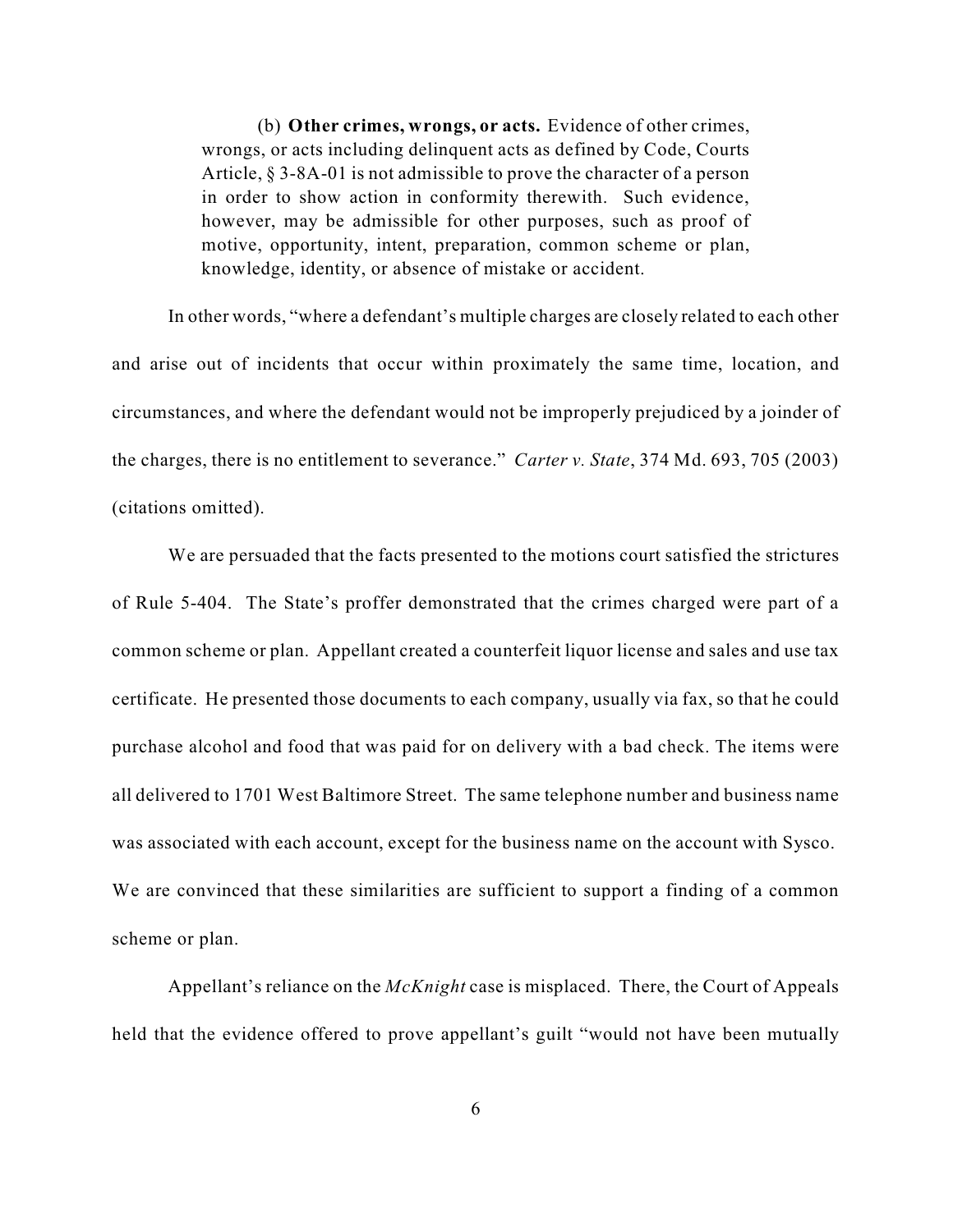admissible against him had he been prosecuted in separate trials." *McKnight*, 280 Md. at 612. In *McKnight*, the evidence of a common scheme was far weaker than in this case. In *McKnight*, the defendant was on trial for four separate robberies where the victims were solitary males who lived in the same neighborhood with the defendant, and where in three of the four instances, the victim's pants were ripped during the robberies. *Id.* at 613-14.

Because we are persuaded that the evidence in each one of these cases would be admissible in the others, we must now decide whether the court abused its discretion in joining the cases. We hold that it did not. "[O]nce a determination of mutual admissibility has been made, any judicial economy that may be had will usually suffice to permit joinder unless other non-evidentiary factors weigh against joinder." *Conyers*, 345 Md. at 556. Judicial economy was served by having one trial instead of five separate trials. This suffices to permit joinder.

#### **II.**

Moving to his second contention, appellant asserts that the trial court erred in sentencing him for both the conspiracy to write, sign or possess a counterfeit liquor license and conspiracy to commit a continuing scheme to steal goods valued over \$500 from Frederick P. Winner. Specifically, appellant contends that, because the conspiracy to counterfeit the liquor license was integral to the conspiracy to steal from Frederick P. Winner, sentencing him separately on each count violated the prohibition against double jeopardy and amounts to an illegal sentence. Appellant further claims that "the conviction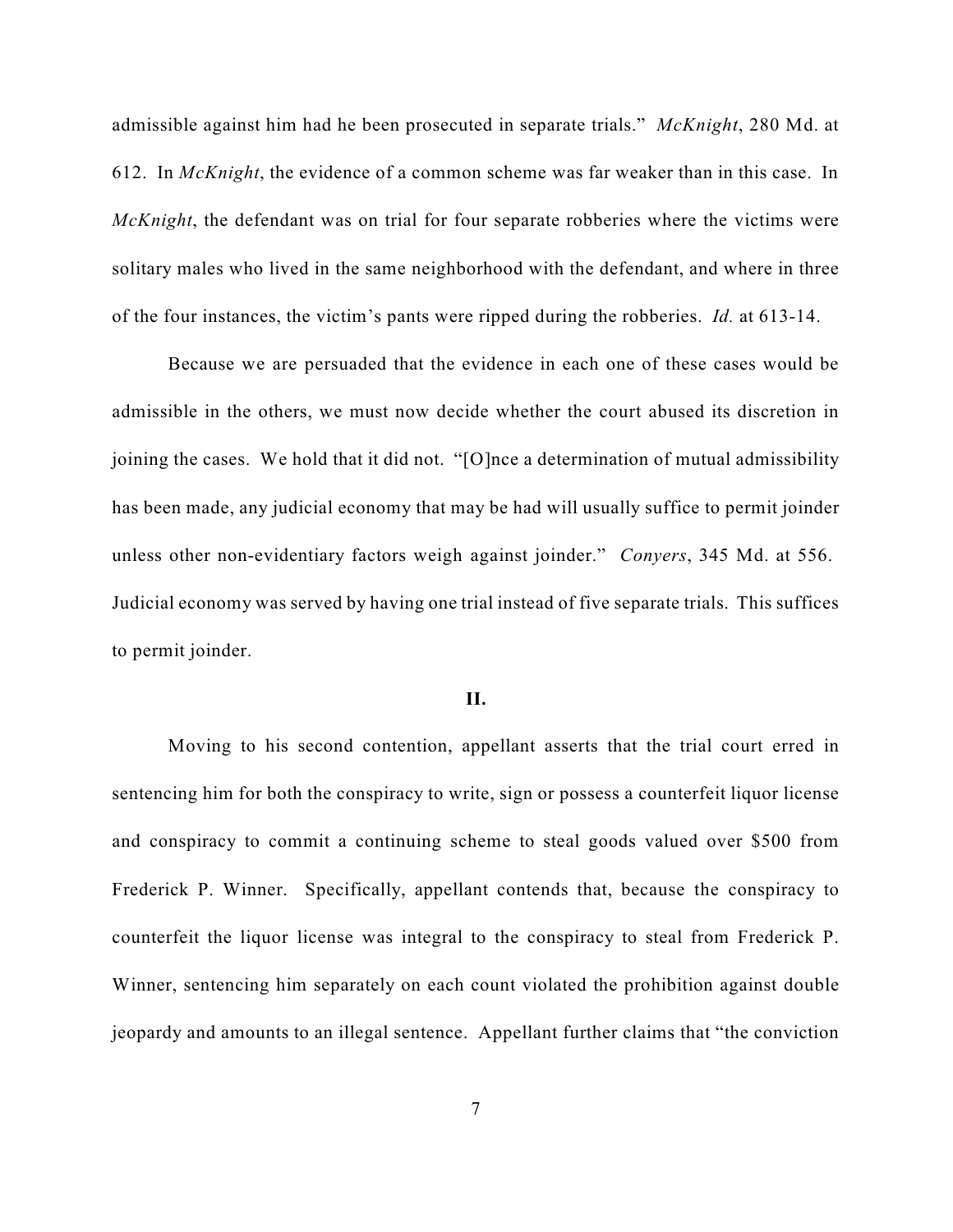and/or sentence for count 2 must either be vacated or must merge with count 21." The State responds that if preserved, the court properly sentenced appellant separately on the two counts of conspiracy.

It is well settled in Maryland that "only one sentence can be imposed for a single common law conspiracy no matter how many criminal acts the conspirators have agreed to commit." *Jordan v. State*, 323 Md. 151 (1991). "Merger occurs as a matter of course when two offenses are deemed to be the same under the required evidence test" and is mandated only where the convictions "'are based on the same act or acts.'" *Nicolas v. State*, 426 Md. 385, 408 (2012) (quoting *Holbrook v. State*, 364 Md. 354, 370 (2001)).

In *Khalifa v. State*, 382 Md. 400, 436 (2004), the Court of Appeals noted that "'[a] criminal conspiracy consists of the combination of two or more persons to accomplish some unlawful purpose, or to accomplish a lawful purpose by unlawful means. The essence of a criminal conspiracy is an unlawful agreement.'" (quoting *Townes v. State*, 314 Md. 71, 75 (1988)); *Mason v. State*, 302 Md. 434, 444 (1985); *see also Tracy v. State*, 319 Md. 452, 459 (1990) (stating that "[t]he unit of prosecution is the agreement or combination rather than each of its criminal objectives"). Thus the "essence or gist of criminal conspiracy is an unlawful agreement." *Mason*, 302 Md. at 444.

We recently explained in *Savage v. State*, 212 Md. App. 1 (2013):

In the multiple conspiracy context, the agreements are distinct, and independent from each other, in that each agreement has its own end, and each constitutes an end in itself. If the prosecution fails to present proof sufficient to establish a second conspiracy, it follows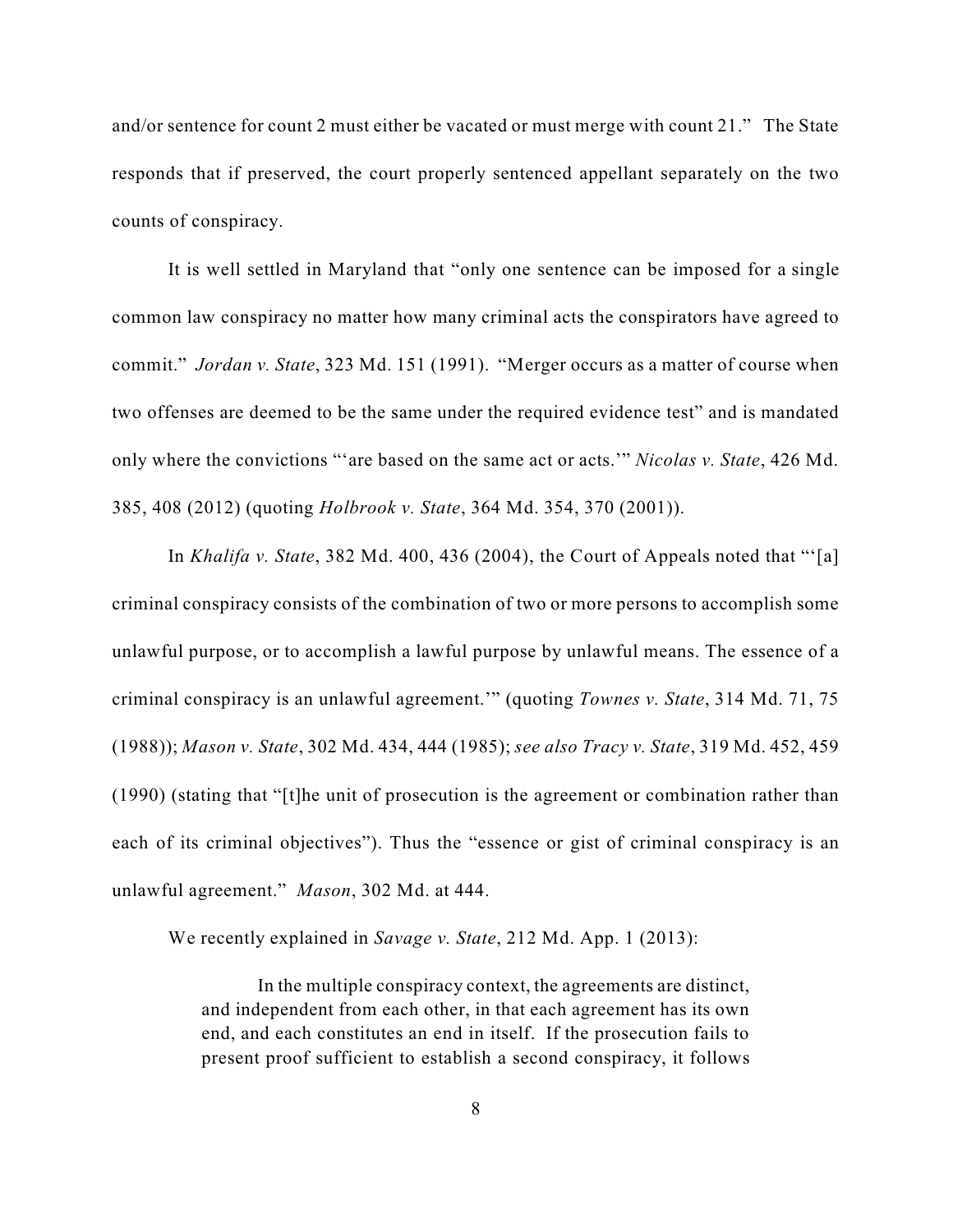that there [is] merely one continuous conspiratorial relationship, or one ongoing criminal enterprise, that is evidenced by the multiple acts or agreements done in furtherance of it.

*Id.* at 17 (citations and quotations marks omitted).

In the case *sub judice*, the two conspiracy convictions did not merge because each conspiracy offense had distinct elements, and the trial court properly sentenced appellant on two separate counts of conspiracy. Appellant was charged with conspiring with two separate and distinct groups of individuals, and there was a continuing course of conduct or theft scheme committed by appellant in conspiracy with others. In count two, appellant was charged with conspiracy to write, sign, and possess a counterfeit document with Ovienriakhi, and other unknown individuals. In count twenty-one, appellant was charged with conspiracy to commit a theft scheme of goods valued at \$500 or greater with Henry, Gilbert, Ovienriakhi and other unknown individuals. Thus appellant was charged with two conspiracies that had distinct agreements and each agreement had its own end. *See Savage*, 212 Md. App. at 17.

In *Savage*, the defendant was convicted, among other things, of two convictions of conspiracy to commit first degree burglary. *Id.* at 6. We considered whether the trial court's instructions adequately instructed the jury on separate counts of conspiracy, whether the State informed the jury during closing argument that there were multiple conspiracies, and whether the jury was asked to consider each charge individually and separately and likewise render a separate finding as to separate conspiracies. *Id.* at 26-31. We concluded that the court's instruction was not adequate to properly instruct the jury on separate conspiracy counts, the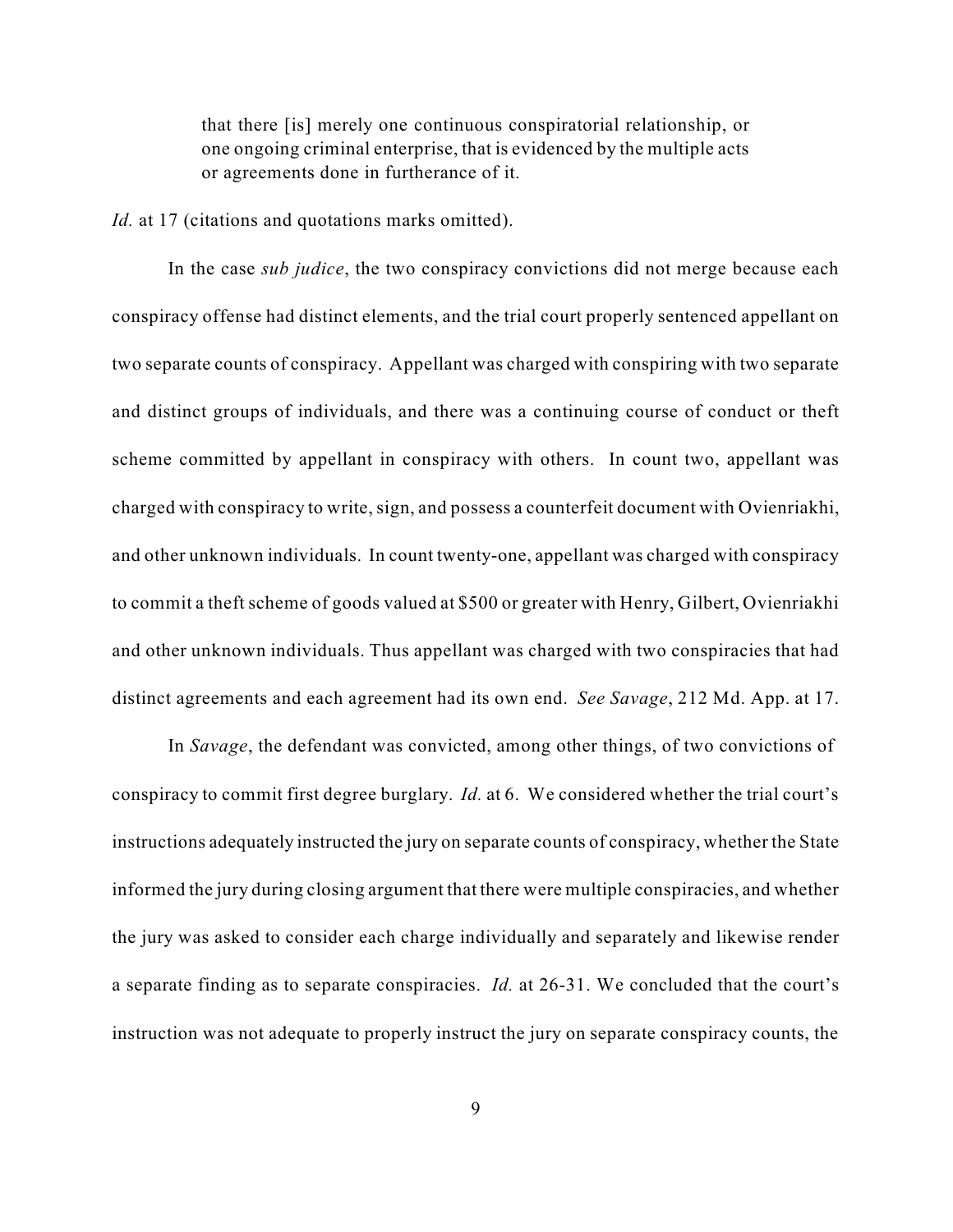State failed to prove separate conspiracies, and it was not until the jury raised the issue was the verdict sheet amended to show separate conspiracies. *Id.*

In the instant case, the jury was properly instructed by the trial judge regarding the elements of conspiracy and returned a verdict as to separate counts of conspiracy. The trial court instructed the jury as follows:

> [Appellant] is charged with the crime of conspiracy to carry out a theft scheme and counterfeit checks. Conspiracy is an agreement between two or more persons to commit a crime. In order to convict the defendant of conspiracy the State must prove one – the defendant agreed with at least one other person to commit the crimes of theft scheme and counterfeit check and two – the defendant entered into the agreement with the intent that the crimes to which [] he conspired be committed.

Although the trial judge referenced in its instruction to conspiracy to counterfeit checks, it is clear from the record that the trial judge was commenting on conspiracy to counterfeit a public document in count two. Immediately after the conspiracy instruction, the trial judge instructed the jury on the elements of counterfeiting a public document under  $§ 8-605(a)(2)$ . According to the record, appellant was not charged with conspiracy to counterfeit a check, but with conspiracy to counterfeit a public document.

We also note that the prosecutor argued that the two conspiracies were distinct. During closing argument the prosecutor stated that the trial judge "has given you full instructions on counterfeiting and theft" and the "first two charges that are charged against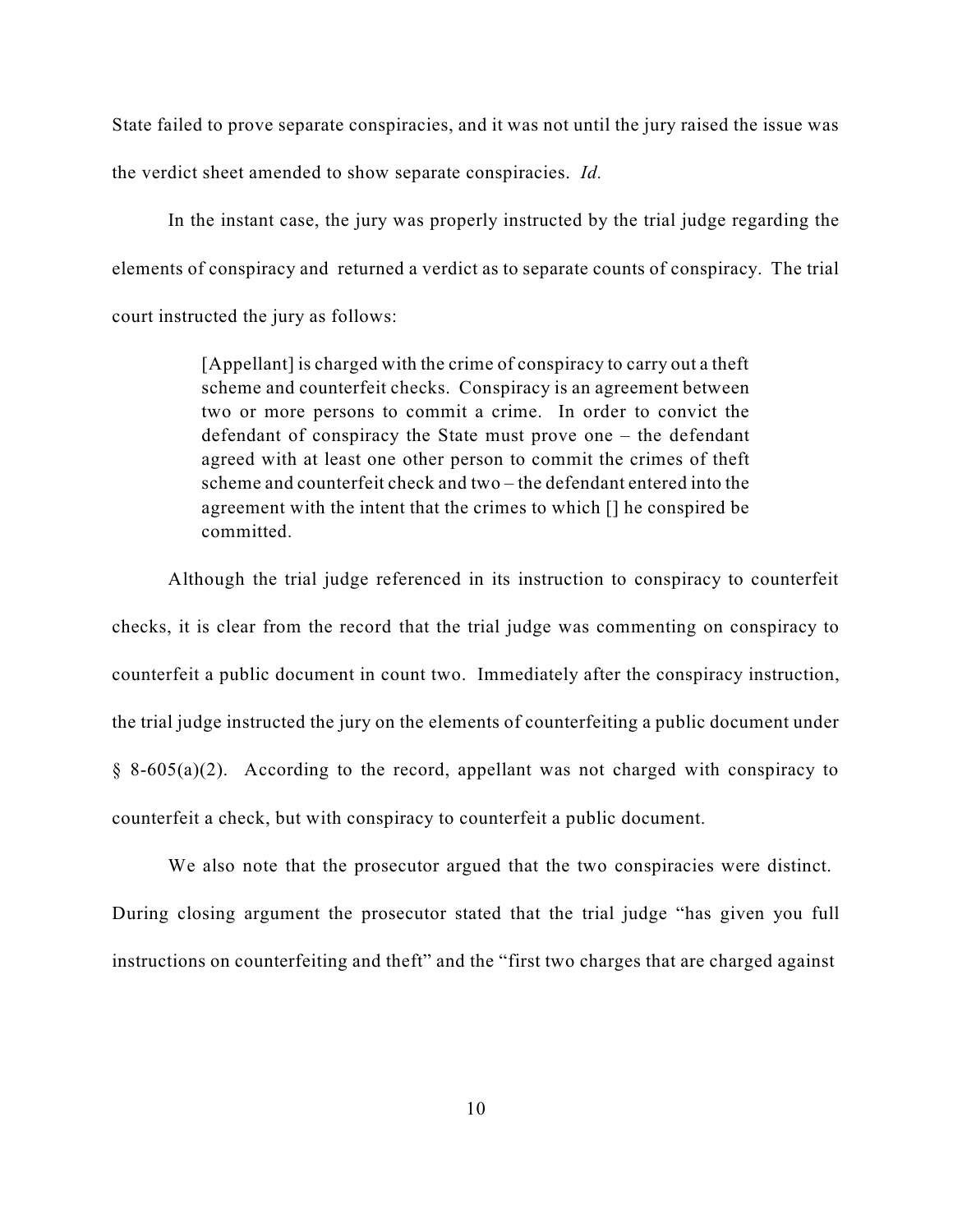[appellant] is count one<sup>4</sup> of counterfeiting a public document, the liquor license[s] and count

two; conspiring to counterfeit the liquor license." The prosecutor further stated:

And the evidence we have of this is the AIG Lounge [sic] license that goes to the bar that Mr. Obo was operating. We had certified evidence of State's Exhibit No. 16 that was submitted after being authenticated by Agent Fitzgerald from the Liquor Board. We also have the counterfeit liquor license that Agent Fitzgerald took a look at and in his expert opinion that it was counterfeit.

\* \* \*

Now the question is, did [appellant] himself do it? Did he cut and paste? Did he have someone else cut and paste it? Well, really who took – was taking action as long as they were acting in concert[.]

\* \* \*

Count 21. This one is a little different. This charge is that the [appellant] conspired with others to carry out a theft scheme during the period of December 12, 2008 through January 6, 2009 to steal goods from Frederick P. Winter valued over \$500. And the State once again is referring to the [appellant's] confession[.]

The prosecutor's remarks suggested that appellant conspired with Obo to counterfeit

the liquor license and "with others" to carry out a theft scheme regarding F. P. Winner. The

State thus advanced the argument that conspiracies in count two and twenty-one were distinct

– meaning that the jury had to find the existence of more than one agreement.

<sup>&</sup>lt;sup>4</sup> Appellant was found not guilty of count one.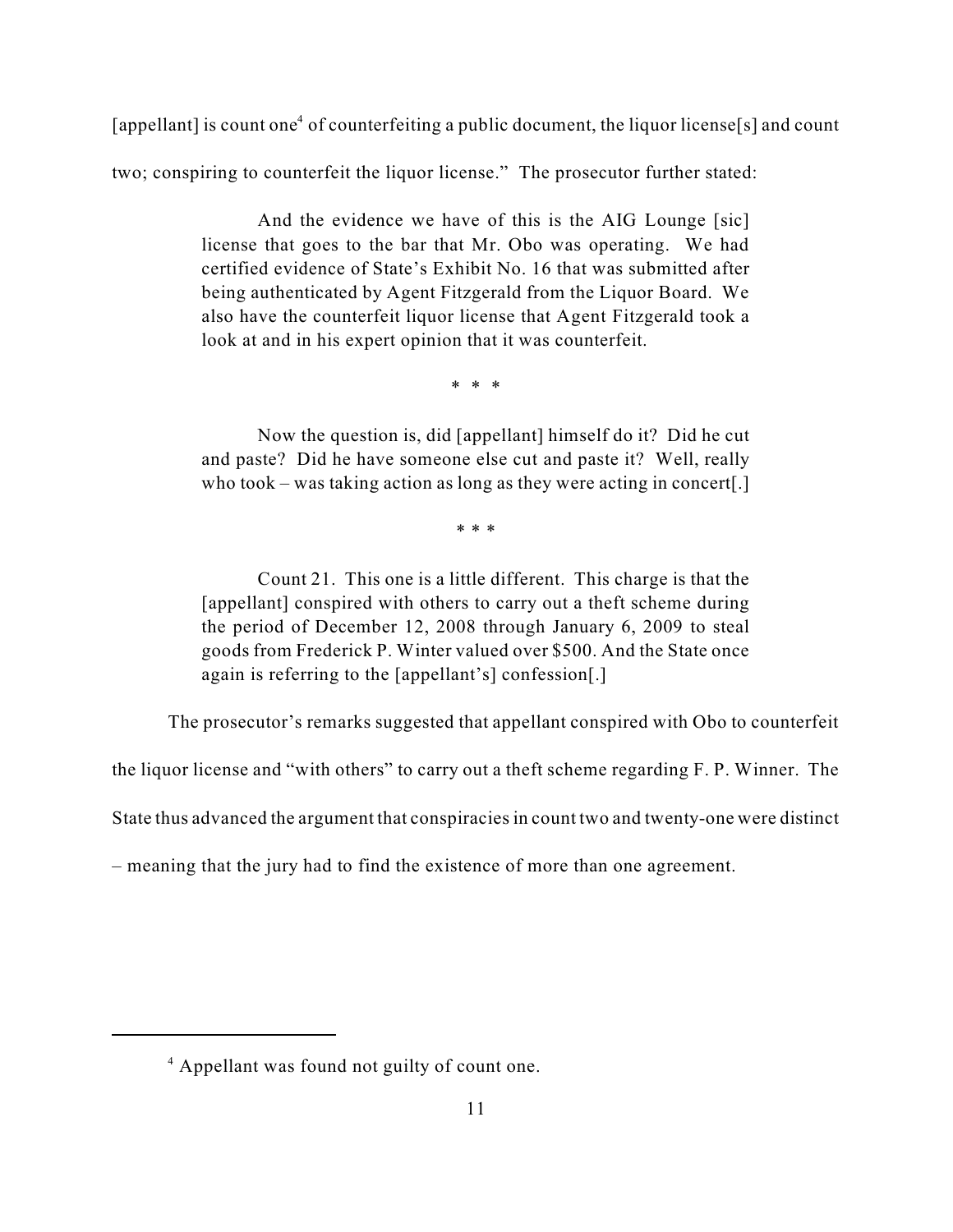In contrast to *Savage*, the jury was asked to consider each charge individually and separately and render separate findings as to each conspiracy. The verdict sheet submitted to the jury showed in detail two separate conspiracies as follows:

#### VERDICT SHEET

Did you find that the defendant Ton J. Thomas, committed the following on or about from November 24, 2008 to January 21, 2009 in Baltimore City, Maryland:

\* \* \*

Count Two - Conspire with Ebhoria Obo Ovienriakhi and other persons to write, sign or possess a counterfeit document:; a liquor license.

> Not Guilty \_\_\_\_ Guilty T \* \* \*

Count Twenty One - Conspire with Alvin Henry, Gilbert Thomas, Ebhoria Obo Ovienriakhi and other unknown persons in a continuing scheme and course of conduct steal goods valued over \$500 (\$9,968.95) from Frederick P. Winner.

Not Guilty  $\frac{\ }{\ }$  Guilty  $\frac{\ }{\ }$ 

Thus the jury was called upon to return a verdict as to conspiracy to counterfeit a public document, and a separate verdict as to the conspiracy to commit a theft scheme for one victim only.

Finally, the State is correct in maintaining that appellant did not argue during trial that the evidence was insufficient to support two conspiracy convictions, nor did he take exception to the trial court's jury instruction on conspiracy. Moreover, appellant failed to